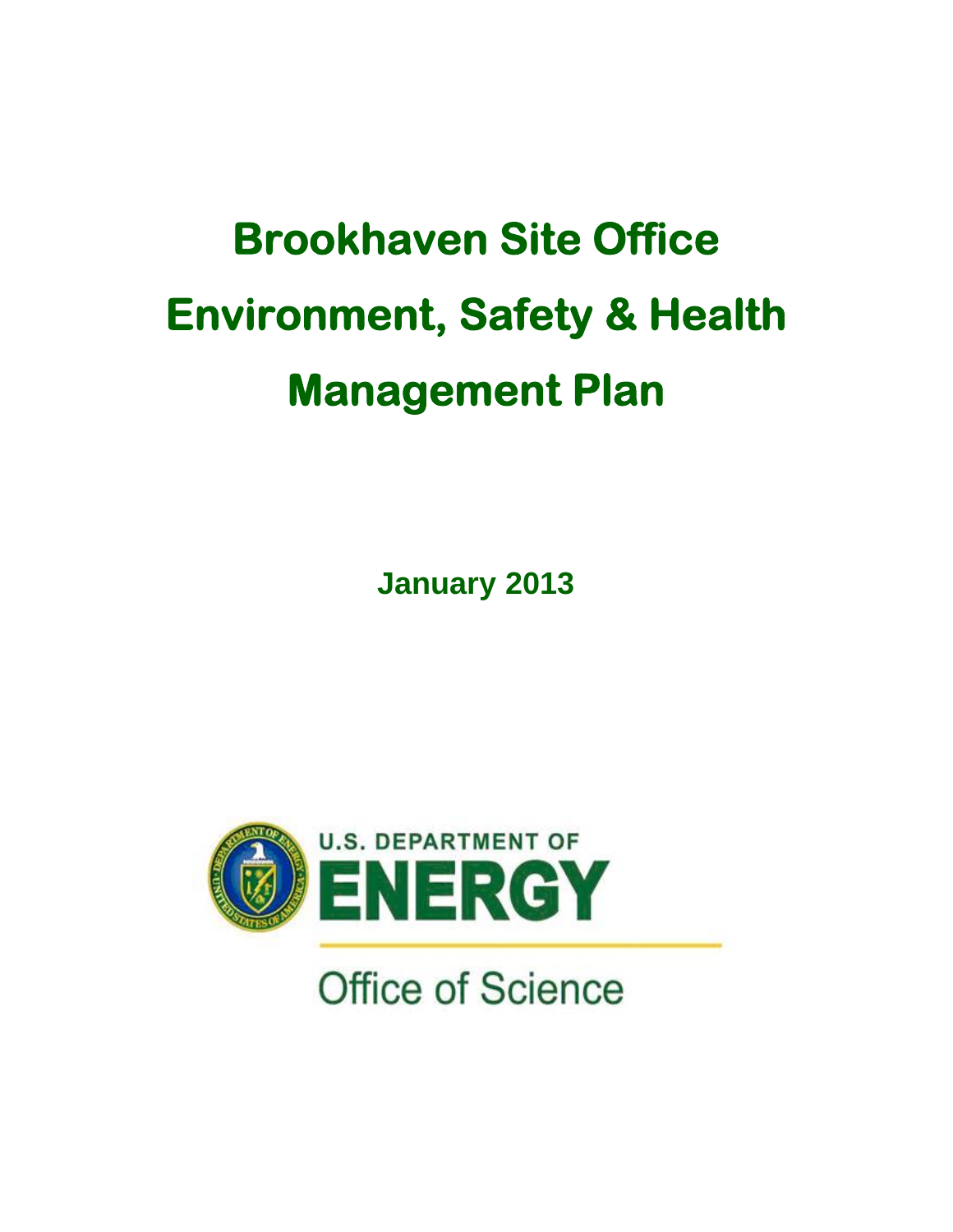## **Brookhaven Site Office (BHSO)**

# **Environment, Safety & Health Management Plan**

**January 2013** 

## **Prepared by:**

*Signature and Date on File* 

Patrick Sullivan, Acting Director Operations Management Division Office of Science Brookhaven Site Office

\_\_\_\_\_\_\_\_\_\_\_\_\_\_\_\_\_\_\_\_\_\_\_\_\_\_\_\_\_\_\_\_\_\_\_\_\_\_\_\_\_\_

## **Procedure Coordinator:**

*Signature and Date on File* 

\_\_\_\_\_\_\_\_\_\_\_\_\_\_\_\_\_\_\_\_\_\_\_\_\_\_\_\_\_\_\_\_\_\_\_\_\_\_\_\_\_\_ Jenifer Brock, QA Specialist Operations Management Division Office of Science Brookhaven Site Office

## **Approved by:**

*Signature and Date on File* 

Robert L. Desmarais, Acting Deputy Site Manager Office of Science Brookhaven Site Office

\_\_\_\_\_\_\_\_\_\_\_\_\_\_\_\_\_\_\_\_\_\_\_\_\_\_\_\_\_\_\_\_\_\_\_\_\_\_\_\_\_\_

Date: \_\_\_\_\_\_\_\_\_\_\_\_

Date:  $\Box$ 

Date: \_\_\_\_\_\_\_\_\_\_\_\_\_\_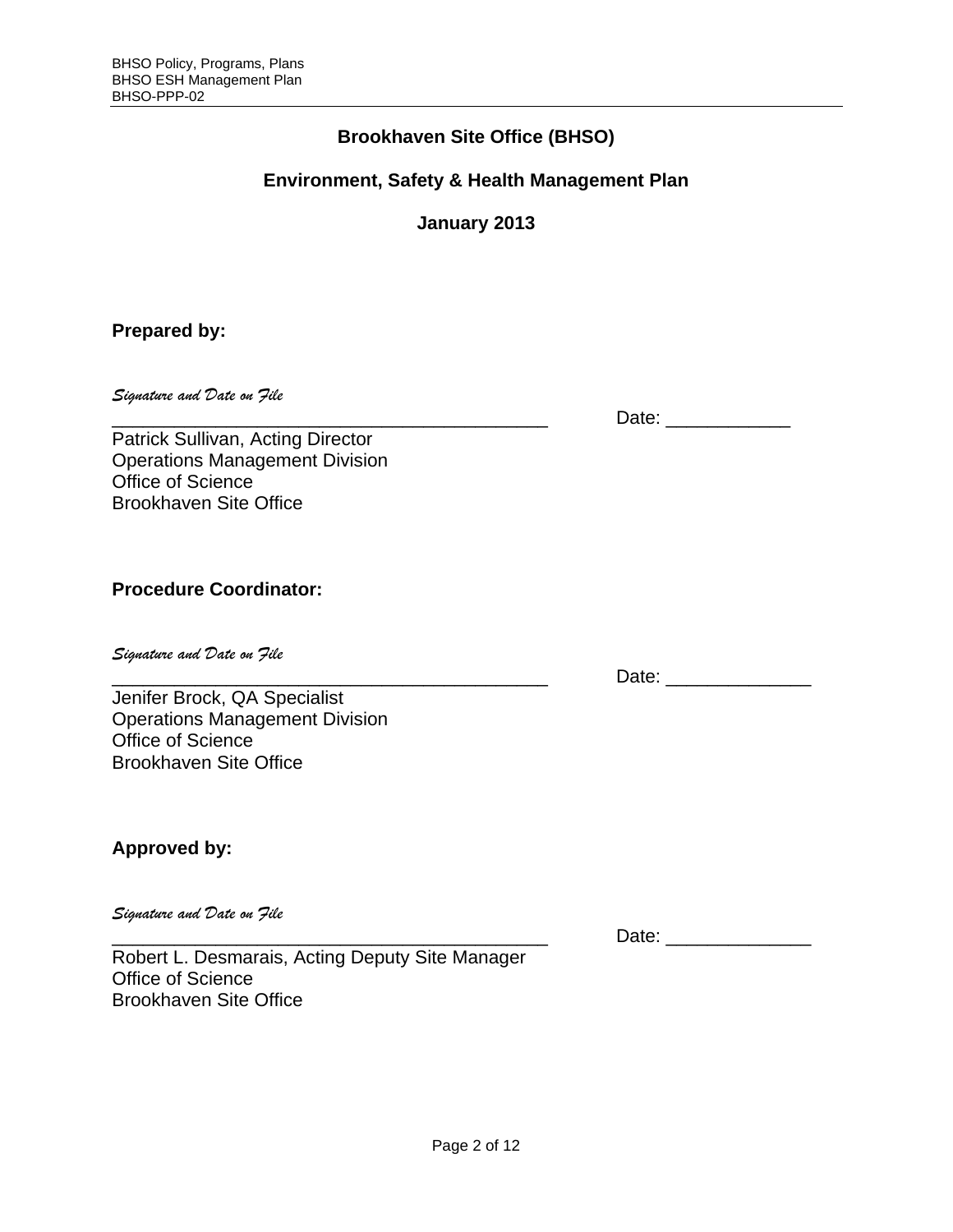# **Brookhaven Site Office (BHSO)**

# **Environment, Safety & Health Management Plan**

# **Table of Contents**

| 1.0  |      |                                                                     |
|------|------|---------------------------------------------------------------------|
| 2.0  |      |                                                                     |
| 3.0  |      |                                                                     |
| 4.0  |      |                                                                     |
| 5.0  |      |                                                                     |
| 6.0  |      |                                                                     |
| 7.0  |      |                                                                     |
|      | 7.1  | BHSO Facility Representative ES&H Operational Awareness Activities7 |
|      | 7.2  |                                                                     |
|      | 7.3  |                                                                     |
| 8.0  |      |                                                                     |
| 9.0  |      |                                                                     |
| 10.0 |      |                                                                     |
|      | 10.1 |                                                                     |
|      | 10.2 |                                                                     |
|      | 10.3 |                                                                     |
| 11.0 |      |                                                                     |
| 12.0 |      |                                                                     |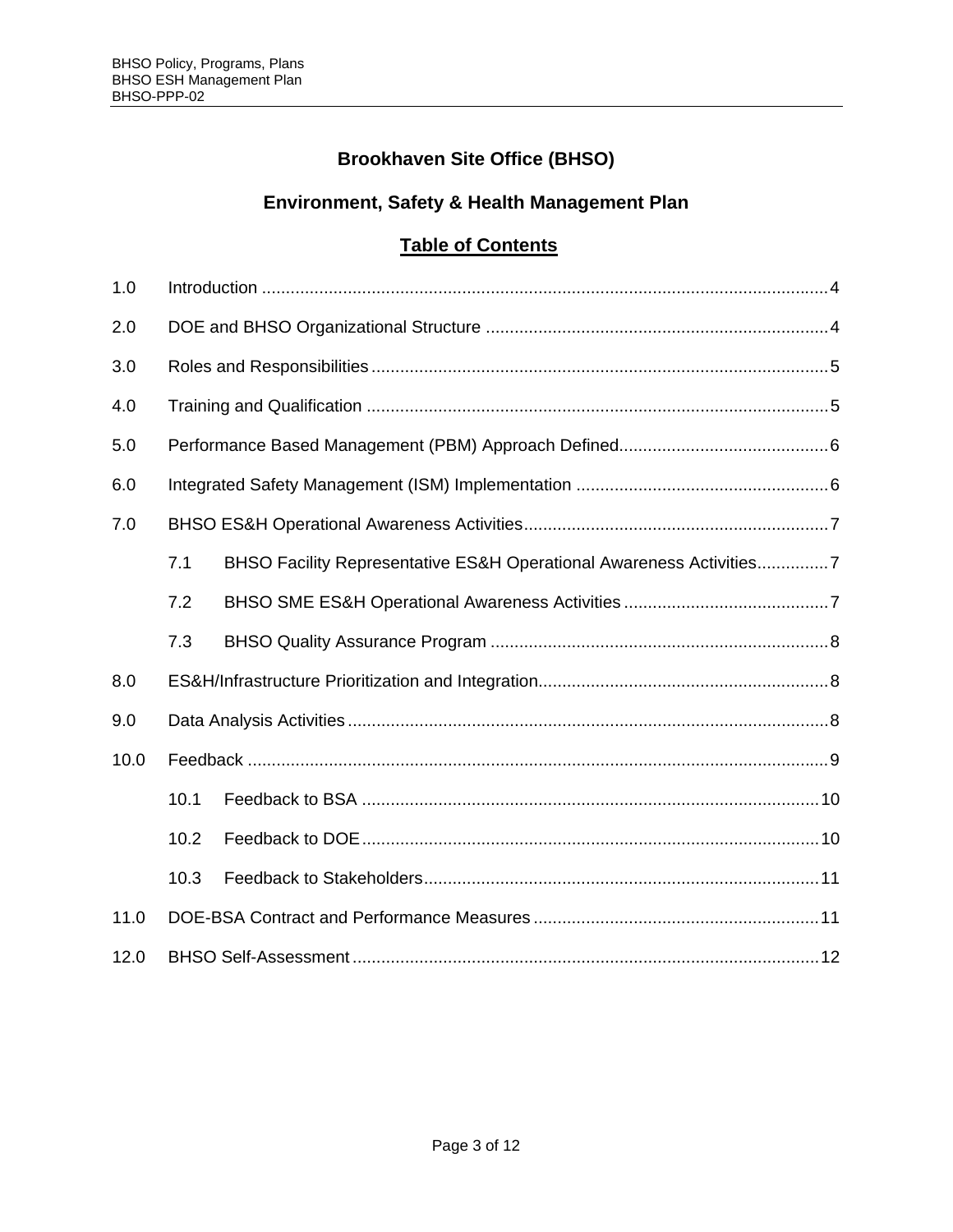#### **1.0 Introduction**

The purpose of this Environment, Safety & Health (ES&H) Management Plan is to describe how activities in the ES&H areas are managed at the Brookhaven National Laboratory (BNL) by the U.S. Department of Energy's (DOE) Brookhaven Site Office (BHSO). . The BHSO ES&H Management Plan sets the following expectations for all activities conducted at BNL:

- Conduct operations in a safe and environmentally sound manner in order to protect worker and public health and the environment.
- Compliance with all applicable ES&H-related federal and state laws, local ordinances, and with contractually agreed upon DOE Orders and Directives.
- Analyze ES&H risks associated with laboratory operations, appropriately allocate risk reduction resources and implement appropriate risk reduction measures.
- Ensure that federal financial resources are being efficiently spent to reduce the greatest amount of imminent and potential risk.
- Ensure that an effective Contractor Assurance System is in place and functioning as expected.

The principles of Performance Based Management (PBM), Integrated Safety Management (ISM) and the "Graded Approach" are the primary tools used by BHSO for the management of all ES&H activities at BNL and the fulfillment of the above ES&H expectations.

The key elements of PBM include: Setting Expectations, Monitoring Performance, Facilitating Performance and Providing Feedback. The PBM elements are utilized in the management of the DOE contract with Brookhaven Science Associates (BSA), in BHSO's oversight activities at BNL and interactions with other DOE organizations. ISM is used by BHSO to provide a level of confidence that work at BNL is being conducted in a safe manner. The core functions of ISM include: Define Scope of Work, Analyze Hazards, Develop and Implement Hazard Controls, Perform Work within Controls, and Provide Feedback and Continuous Improvements.

The concept of "graded approach" is integrated with PBM and ISM. The "graded approach" requires that hazards (the danger inherent in the activity) be assessed, and then designs, methods, processes, and procedures be implemented to control the risks, including residual risks (i.e., any risk remaining after appropriate controls have been implemented.) In other words, the "graded approach" can also be described in the following manner: *The greater the hazard or risk, the more detailed the risk management process.* The "graded approach" is integrated into the allocation of all BHSO resources.

#### **2.0 DOE and BHSO Organizational Structure**

The BHSO reports to the Office of Science (SC) and holds line responsibility for all ES&H matters at the BNL site. BHSO is comprised of the Site Manager's office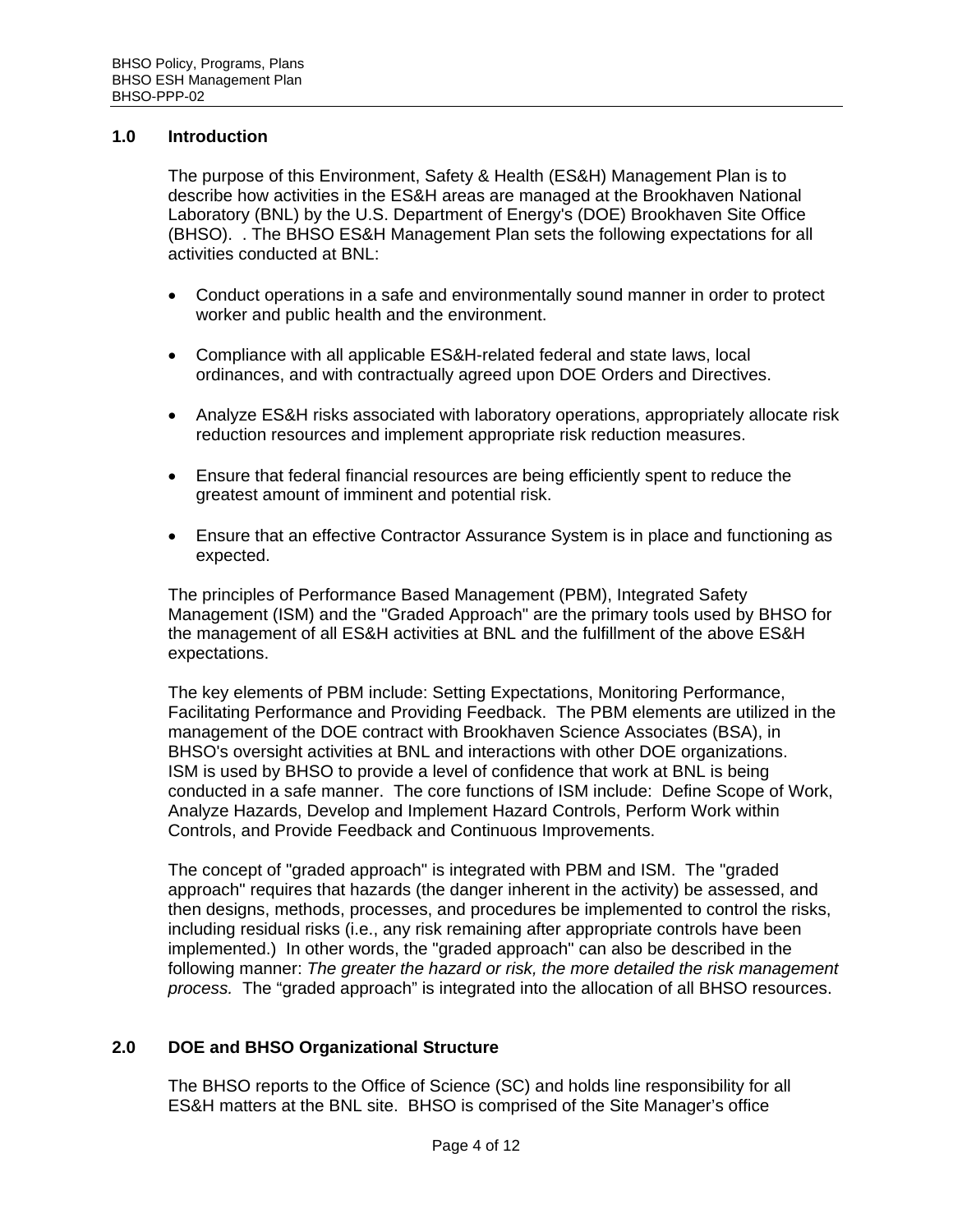(including Legal Counsel, and Community and Government Relations), the Operations Management Division (OMD), the Project Management Division (PMD) and the Business Management Division (BMD). OMD and PMD have direct responsibilities related to ES&H and monitor contractor implementation of ES&H programs. The Business Management Division (BMD) has the lead in managing contractual matters, budget, and other administrative programs (i.e., Work for others, property management, and training).

#### **3.0 Roles and Responsibilities**

It is essential to the BHSO and BSA missions that all employees and visitors conduct their jobs safely and in compliance with established ES&H requirements and standards. BHSO employees and their contractors are required to know and understand DOE and BSA ES&H requirements. Therefore, employees at BHSO must complete all required DOE and BSA ES&H training and maintain their training status current. BHSO personnel must also conduct all their activities in accordance with established DOE Orders, Directives, regulations and procedures.

The BHSO Site Manager and Division Directors are responsible for providing leadership and communicating all ES&H expectations to BHSO employees. They also assess the necessary training and allocate resources. BHSO management is also responsible for providing leadership in the ES&H areas and holding BHSO staff accountable for ES&H requirements.

BHSO Division Directors plan, organize, direct, and manage work and/or personnel in their programmatic, facility, or functional area of responsibility. Division Directors are required to maintain ES&H expertise and know the applicable ES&H regulations, DOE regulations and DOE Orders to ensure that they are being complied with by BSA as specified in the BSA contract.

#### **4.0 Training and Qualification**

BHSO technical personnel receive specific ES&H training in core competencies and participate in formal qualification programs. BHSO personnel may also demonstrate, through education and/or work experience, the required knowledge, skills, and abilities necessary for their assignment. BHSO employees develop Individual Development Plans (IDP) which specifies their training and development plans for the Fiscal Year (FY). The IDPs provide a formal mechanism for BHSO staff to keep their ES&H training and qualifications current.

Facility Representatives (FRs) participate in a formal qualification program as required. BHSO maintains minimum qualification standards for Subject Matter Experts (SMEs) and Subject Matter Authorities (SMAs). A risk-based graded approach was followed in determining whether a SME or SMA is sufficient for an ES&H functional area.

Federal Project Directors (FPDs) are also required to obtain the appropriate certification level in the DOE Project Management Career and Development Program (PMCDP). ES&H training and proficiencies are included in this certification program.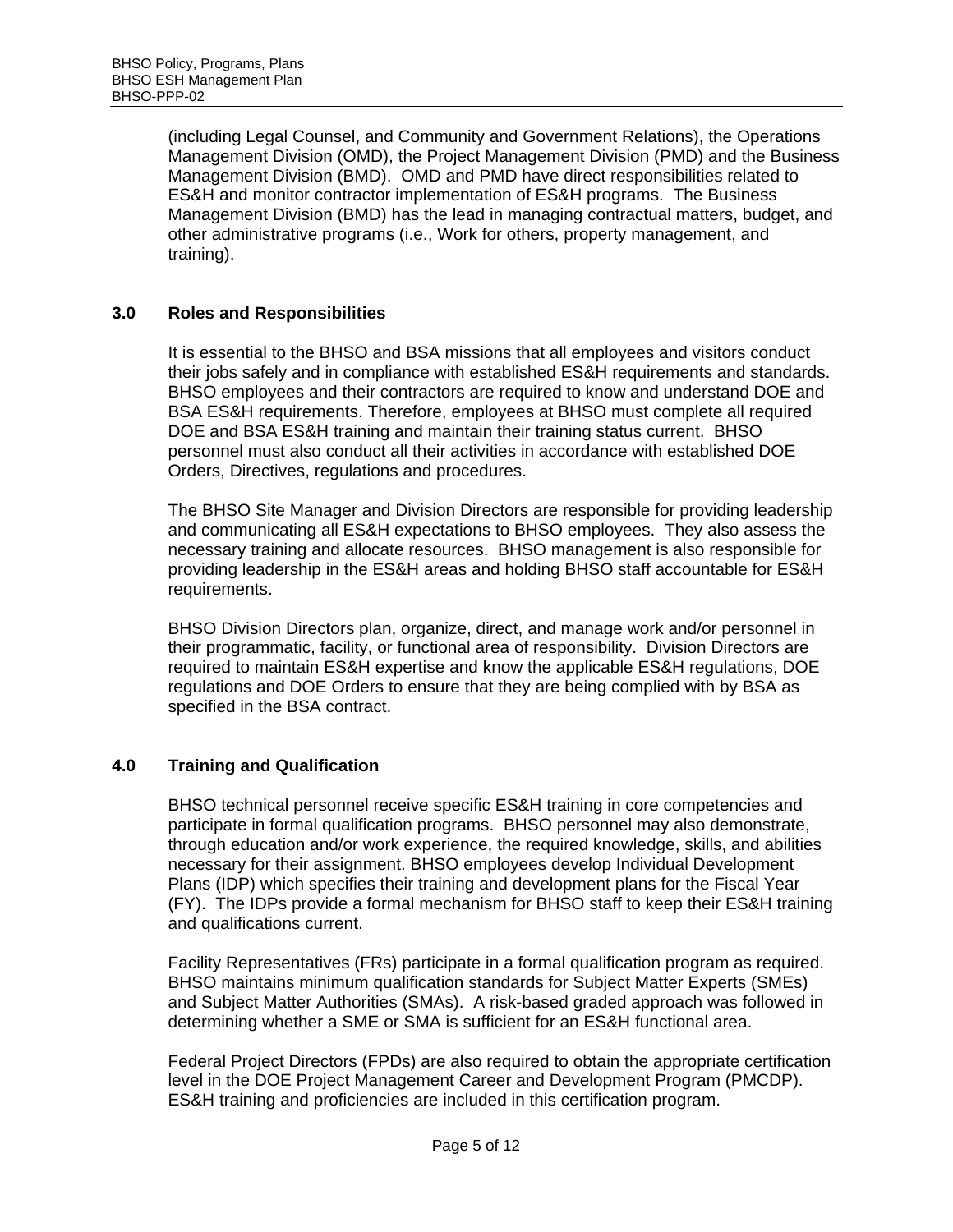SMEs and FPDs also complete specific training to maintain proficiency in their areas of expertise and participate in cross-training activities to enhance their overall capabilities. These SMEs and FPDs must also maintain specific knowledge regarding DOE general standards and requirements, site ES&H programs, and project design and ES&H requirements in accordance with BHSO procedures for qualifications certifications.

#### **5.0 Performance Based Management (PBM) Approach Defined**

The following are the key elements of Performance Based Management (PBM) and implemented through the Performance Evaluation and Measurement Plan (PEMP) which ensures that BSA's performance is consistent with DOE's performance objectives:

- Setting Expectations Establish and communicate expectations and requirements to guide BSA planning, conduct of work activities and results.
- Monitoring Performance Monitoring BSA operations, work activities and deliverables to ensure that contract expectations and requirements are being met.
- Facilitating Performance Ongoing DOE federal employee operational awareness activities, which promote contractor performance.
- Providing Feedback

Developing and communicating performance results from the monitoring processes to the contractor so as to improve future performance.

#### **6.0 Integrated Safety Management (ISM) Implementation**

The BHSO transmits DOE's expectations for a current and valid Integrated Safety Management (ISM) System to BSA through contractual requirements. ISM System status is evaluated annually by examining performance measures, BSA's Annual Self-Evaluation, BSA ISM effectiveness reviews and declarations, and BHSO operational awareness data gathered throughout the FY. Results are subsequently reported to SC Headquarters (HQ), including accomplishments, opportunities for improvement and system status in the areas of process robustness, system effectiveness and continuous improvement.

BHSO also has a Site Office ISM Program Description. The purpose of this document is to describe the integrated processes used by BHSO to meet the principles and functions of ISM and to ensure safety is integrated into all work activities. This program description addresses the safety processes used by and oversight provided by BHSO employees and BHSO subcontractor employees only.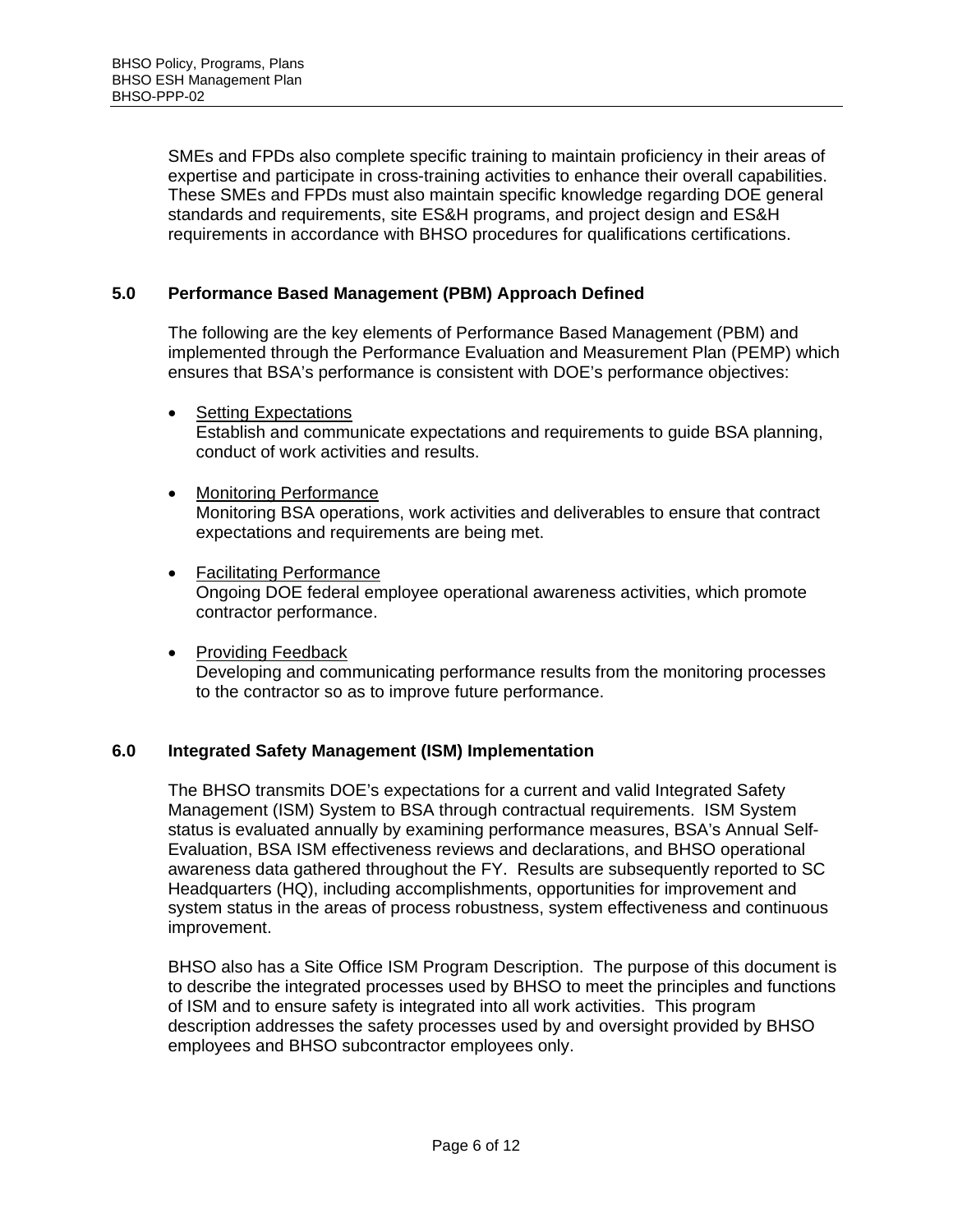## **7.0 BHSO ES&H Operational Awareness Activities**

BHSO conducts planned ES&H operational awareness activities to provide a level of confidence that BSA is in compliance with DOE expectations and requirements. The BHSO ES&H operational awareness activities are performed in accordance with the principles of Performance Based Management and the objectives established in the PEMP. A key goal of BHSO's operational awareness activities is to ensure that BSA has a fully functional ISM system. BHSO selects and conducts operational awareness activities utilizing the "graded approach."

The following are examples of ES&H operational awareness activities performed by BHSO FRs and SMEs:

#### **7.1 BHSO Facility Representative ES&H Operational Awareness Activities**

- Walkthroughs of facilities;
- Surveillances of facilities to monitor specific activities;
- Performance of readiness assessments and operational readiness reviews;
- Regular meetings with appropriate contractor departmental/facility and ES&H personnel;
- Observation of BSA event/issue critiques and investigations;
- Review of all BSA occurrence reports;
- Observation of BSA self-assessment activities;
- Review of BSA self-assessment program reports;
- Maintaining general knowledge of departmental/facility procedures, hazard and safety analysis documents and emergency plans;
- Observing selected BSA review (safety, experimental, etc.) committee processes;
- Monitoring investigations of BSA employee ES&H concerns;
- Conducting regular BHSO internal staff meetings on ES&H issues; and
- Participating in meetings between BHSO SMEs and Federal Project Directors and BSA ES&H management personnel.

#### **7.2 BHSO SME ES&H Operational Awareness Activities**

 Assessments – BHSO SME assessments are pre-planned, formal reviews of performance in a specific functional area or multiple functional areas within a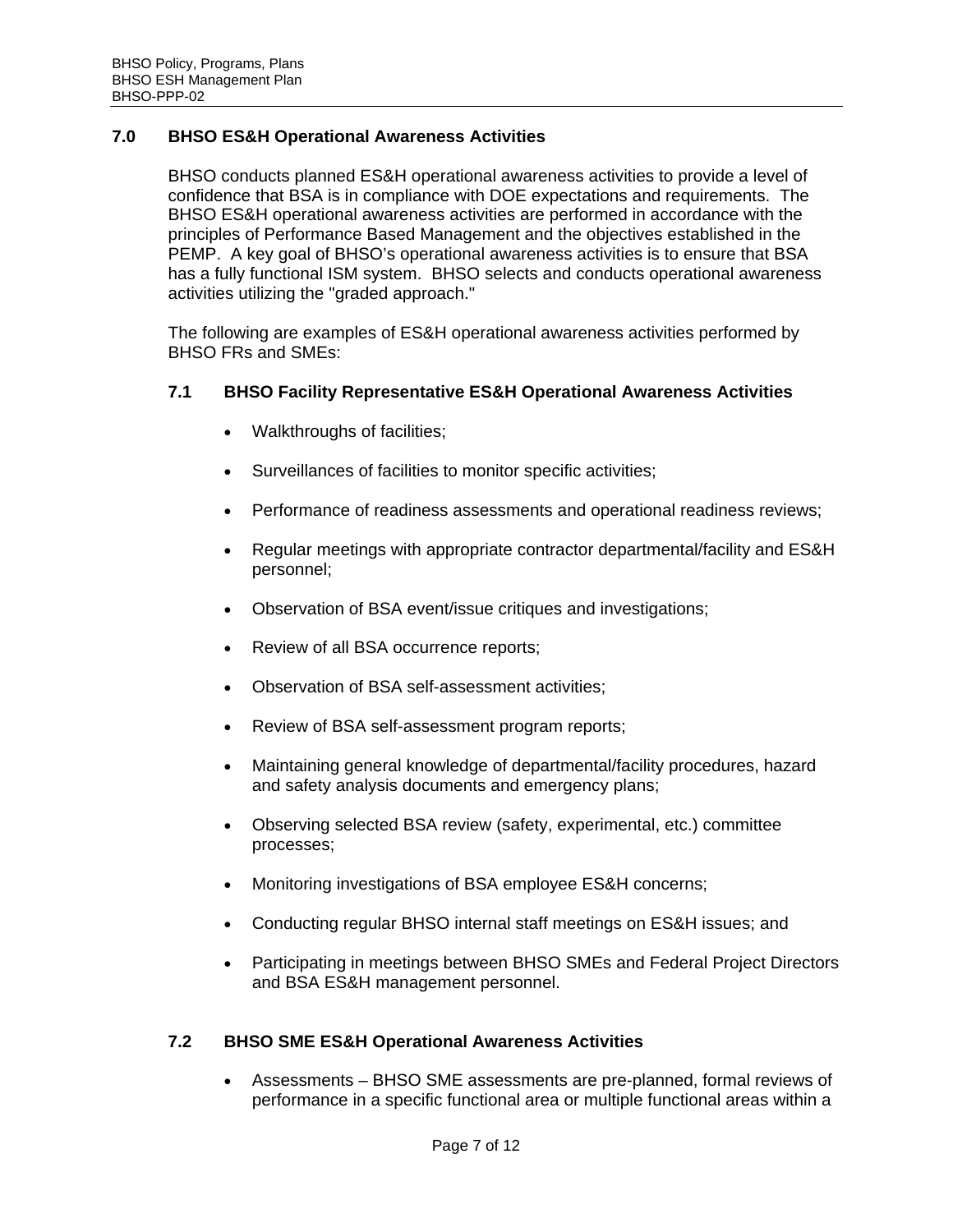specific facility or department or across the entire Laboratory. BHSO's assessment program compliments day-to-day monitoring of activities to ensure that BHSO maintains comprehensive awareness of BSA performance in ES&H, Quality, and Safeguards and Security. The assessment process also provides assurance that BSA is in compliance with applicable regulations, requirements and standards.

- "For Cause" Reviews BHSO SMEs also conduct "For Cause" reviews to evaluate specific performance issues, examine causes for declining performance, and/or address specific operational events.
- BHSO has entered into an agreement with the Environmental Protection Agency (EPA) to promote environmental excellence at BSA through implementation of formal Environmental Management Systems (EMS). A key element of this agreement is a commitment by BHSO to conduct periodic process reviews and EMS audits to monitor the effectiveness of the programs developed and implemented by BSA.

## **7.3 BHSO Quality Assurance Program**

DOE and contractors are required to develop and implement Quality Assurance Programs. BHSO reviews and approves the contractor's Quality Assurance Program Description (QAPD) on an annual basis.

BHSO also maintains a Quality Management Plan or Quality Assurance Program Description (QAPD) which describes how BHSO performs work and ensures quality. This plan has been approved by SC and is reviewed on an annual basis.

#### **8.0 ES&H/Infrastructure Prioritization and Integration**

BHSO provides oversight of BSA's analysis, prioritization, planning and execution for allocating resources to support ES&H program and infrastructure needs. The BSA process called the Project, Planning, Programming and Budgeting Process (3 PBP) uses an Activity Data Sheet (ADS) Database to list and prioritize ES&H and infrastructure projects needed for the BNL site and track unfunded risks. The BHSO oversight encompasses integration of all activities that are ES&H, infrastructure, and programmatic support related. The prioritization process is a vital link in ensuring recognized deficiencies are corrected, the required infrastructure is maintained, and cost-effective improvements based on total risk reduction is implemented. BHSO is responsible for ensuring that BSA implements their process in accordance with DOE performance expectations and past agreements. BHSO also partners with BSA to ensure optimal use of ES&H and infrastructure resources.

#### **9.0 Data Analysis Activities**

BHSO tracks and analyzes pertinent ES&H information obtained through BHSO's ES&H operational awareness activities, and provides valuable feedback to BSA, DOE senior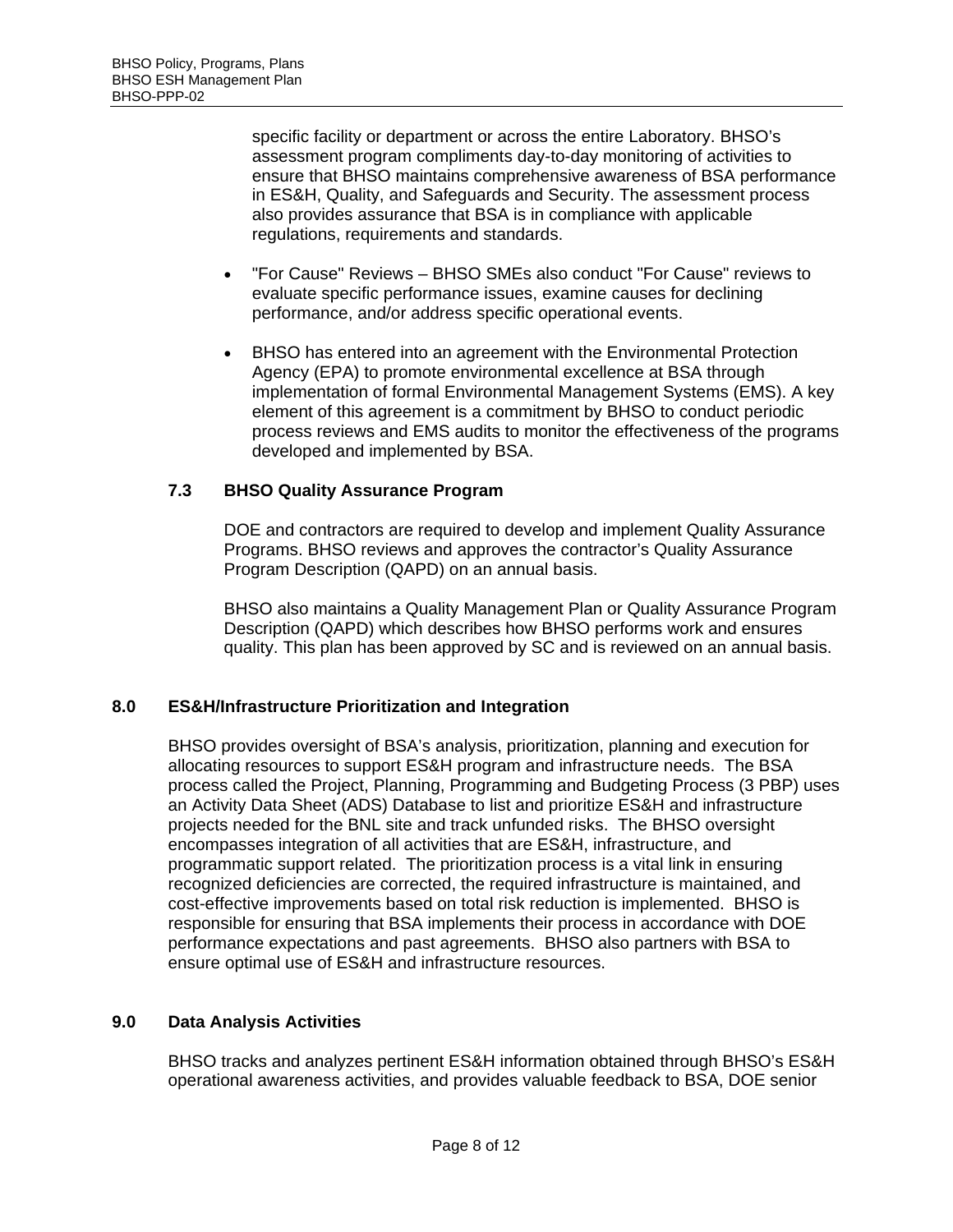management and other BHSO customers and stakeholders. BHSO data analysis activities include:

- Review and approval of occurrence reports;
- Tracking occurrence report corrective actions;
- Review and approval of Operational Readiness Reviews, Readiness Assessments, Accelerator Readiness Reviews;
- Analysis and approval of Project Design Modifications;
- Review and approval of ES&H implementation plans;
- Trending analysis of events and issues from Operational Awareness activities;
- Review of BSA Self-Assessments;
- Analysis of BSA performance in relation to the ES&H performance measures in the Contract; and
- Event/Issue management analysis of special investigative reports.

(Site Manager, Deputy Area Manager and Division Directors). OMD has the primary responsibility for analyzing ES&H information and providing the necessary feedback. OMD staff document their ES&H activities by providing input into a weekly report. The report documents key issues, occurrences and events, activities and information on facility status. A copy of this report is provided to the BHSO senior staff

An Issues Management Program database is also used to track and trend operational awareness data. Data in the Issues Management Database is sorted under various parameters in order to identify emerging trends. Data from such analyses is also shared with BSA.

OMD staff also track contractor commitments and corrective actions made based on BHSO operational awareness activities or critiques/analyses from events/issues management in the BSA Action Tracking System (ATS). The DOE Occurrence Reporting and Processing System (ORPS) database is also used to track commitments for corrective actions made following reportable events. BHSO staff periodically analyze data from assessments, surveillances, ORPS reportable events, and BSA selfassessment activities (i.e. Tier I, institutional self-assessments and BSA ES&H assessments) to identify trends, recurrent issues, and patterns that may indicate programmatic weaknesses.

#### **10.0 Feedback**

Feedback is an important element of PBM and ISM. The following provides the various mechanisms through which BHSO provides feedback on ES&H activities and issues.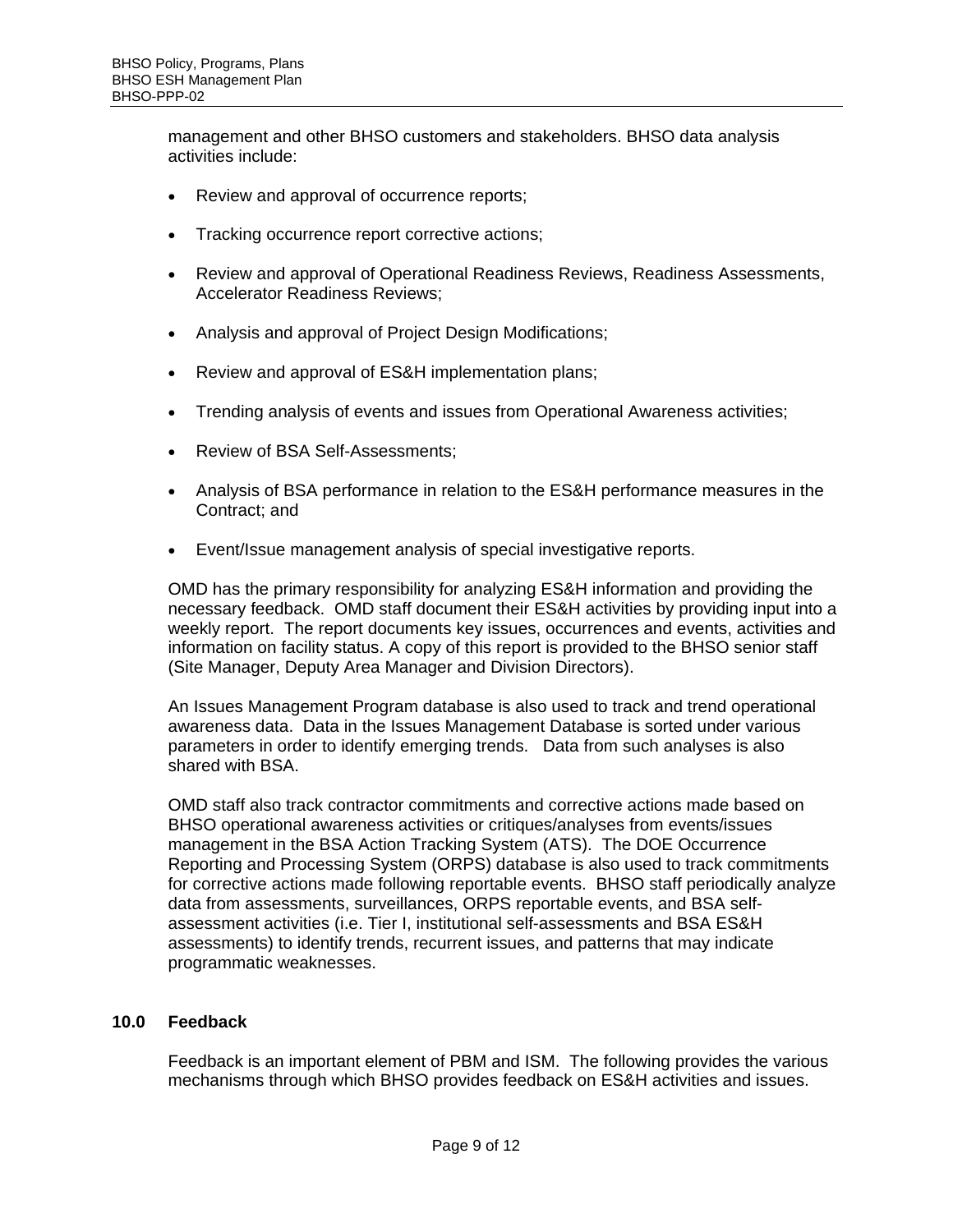#### **10.1 Feedback to BSA**

Feedback from BHSO to BSA of ES&H oversight results involves two separate responsibilities. The first involves verifying that the Laboratory has implemented appropriate internal ES&H feedback management systems. These systems might include programs such as self-assessment, ES&H commitment tracking, and occurrence report lessons learned distribution. Verification is accomplished through routine Operational Awareness activities performed by the FRs and SMEs.

The second responsibility is to implement a system to ensure that results from BHSO's operational awareness program are properly provided to BSA. ES&H feedback from BHSO is provided to BSA in the following ways:

- BHSO Tri-Annual Feedback Report and follow-up management meeting;
- BHSO Senior Managers' meetings with BSA Director;
- BHSO management provides feedback to BSA ES&H management at other numerous regularly scheduled meetings;
- For Cause meetings with BSA management and personnel are held as needed to discuss significant occurrences or time sensitive issues;
- In the course of performing day-to-day operational awareness activities, BHSO FRs, SMEs, and FPDs routinely provide immediate guidance and information on observed deficiencies and recommendations to correct deficiencies to BSA personnel. Most of these exchanges involve minor issues and are transmitted and tracked in an informal manner. Items of significance are captured in routine BHSO reports.
- Monthly meetings with BSA to address environmental compliance issues;
- Approval or comments on BSA safety documentation or implementation plans when required by DOE directive;
- BHSO personnel discuss BSA event/issue and occurrence reports with BSA facility and ES&H personnel, provide comments, and approve the reports; and
- BHSO personnel are authorized to exercise Stop Work Authority as delegated by the Contracting Officer to terminate any activity and/or to order the shutdown of a facility for any situation that poses an imminent threat to the safety of BSA personnel or the public, or that would damage facility equipment or the environment.

#### **10.2 Feedback to DOE**

Feedback to SC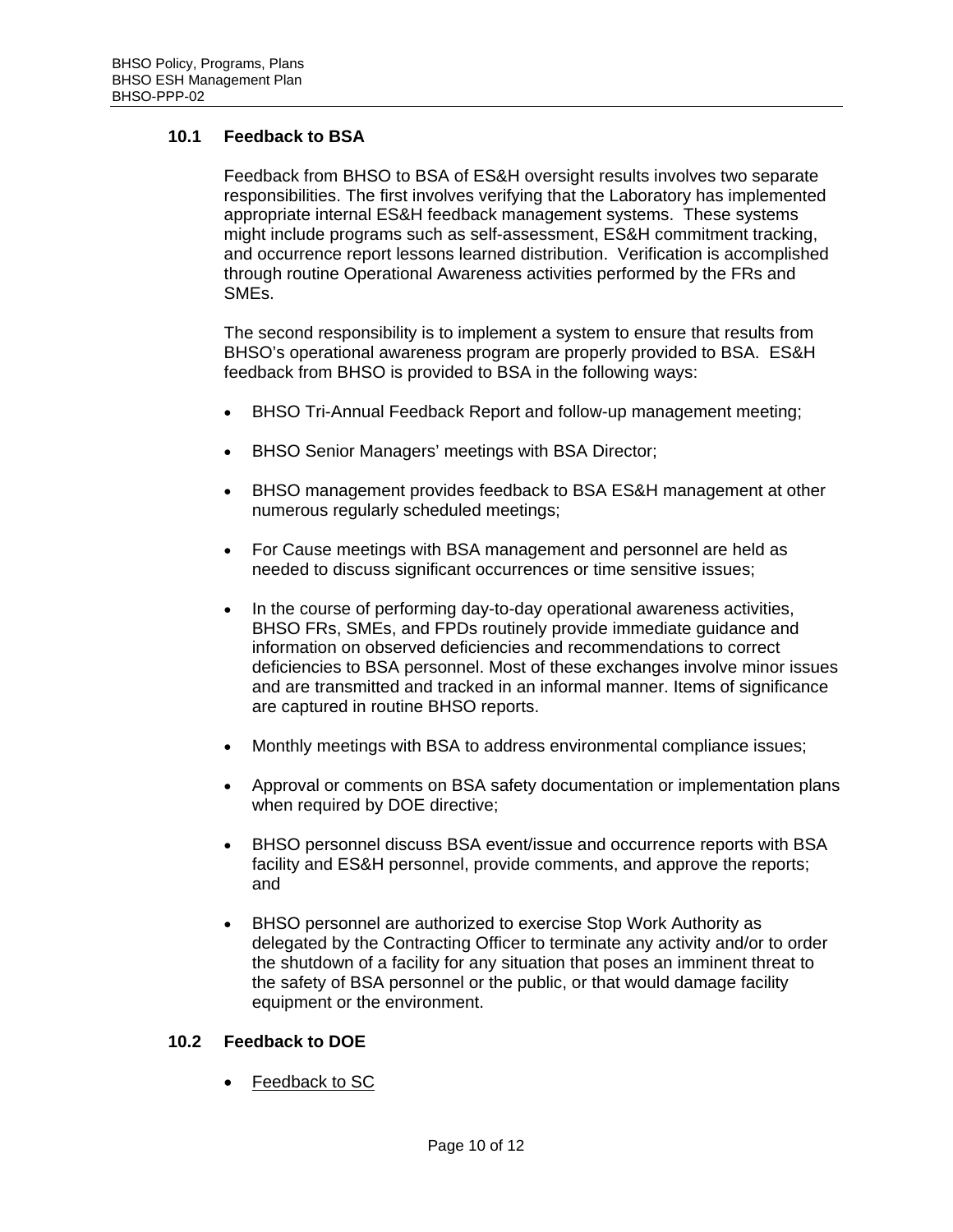and impediments to effective program implementation that require resolution. BHSO reports through SC to the Secretary of Energy. BHSO provides informal and formal periodic reports (i.e. Project Assessment and Reporting System) to the representatives of the SC regarding all activities at BSA including ES&H. These reports identify events, issues, emerging concerns, In addition, BHSO provides periodic status reports regarding the Operational Awareness Program.

- Feedback to the Office of Environmental Management (EM) Feedback to the EM Site Federal Project Director is provided via senior staff meetings The EM Site FPD is responsible for coordination with EM HQ.
- Feedback to the Office of Health, Safety and Security (HSS) BHSO provides information to HSS regarding the status of important issues, status of corrective actions from previous assessments, and emerging issues and concerns (i.e. Occurrence Reporting, Price Anderson Act information).

#### **10.3 Feedback to Stakeholders**

BHSO is committed to sharing important ES&H information with stakeholders including State and local governments, labor unions, other Federal agencies and the public. Through BHSO's Stakeholder and Community Involvement Programs, BHSO uses a wide range of mechanisms to share information including mailings, meetings, newsletters, briefings of officials, and periodic reports.

#### **11.0 DOE-BSA Contract and Performance Measures**

The DOE contract with BSA became effective January 5, 1998 and BSA assumed operational responsibilities of BSA on March 1, 1998. The new performance based contract requires BSA to use a Performance Based Management System for Laboratory oversight.

A key feature of the BSA and DOE contract are Performance Measures. Performance Measures are developed to satisfy specific outcomes outlined in the contract for evaluating BSA performance. In order for both BSA and DOE to receive the maximum benefit and use from the Performance Measures, the process requires attention to ensure that the measures for the current FY are on track and that measures for the succeeding FY are developed to reflect DOE's goals and objectives.

ES&H Performance Measures currently constitute a major portion of the Contractor Assurance System (CAS). The success of selecting the appropriate ES&H Performance Measures depends on trending and performance analysis of ES&H data and implementation of lessons learned and corrective actions from BSA, around the DOE complex and industry.

At the close of each performance cycle, BSA submits a self-assessment to BHSO that evaluates their own performance against the agreed upon measures. BHSO's